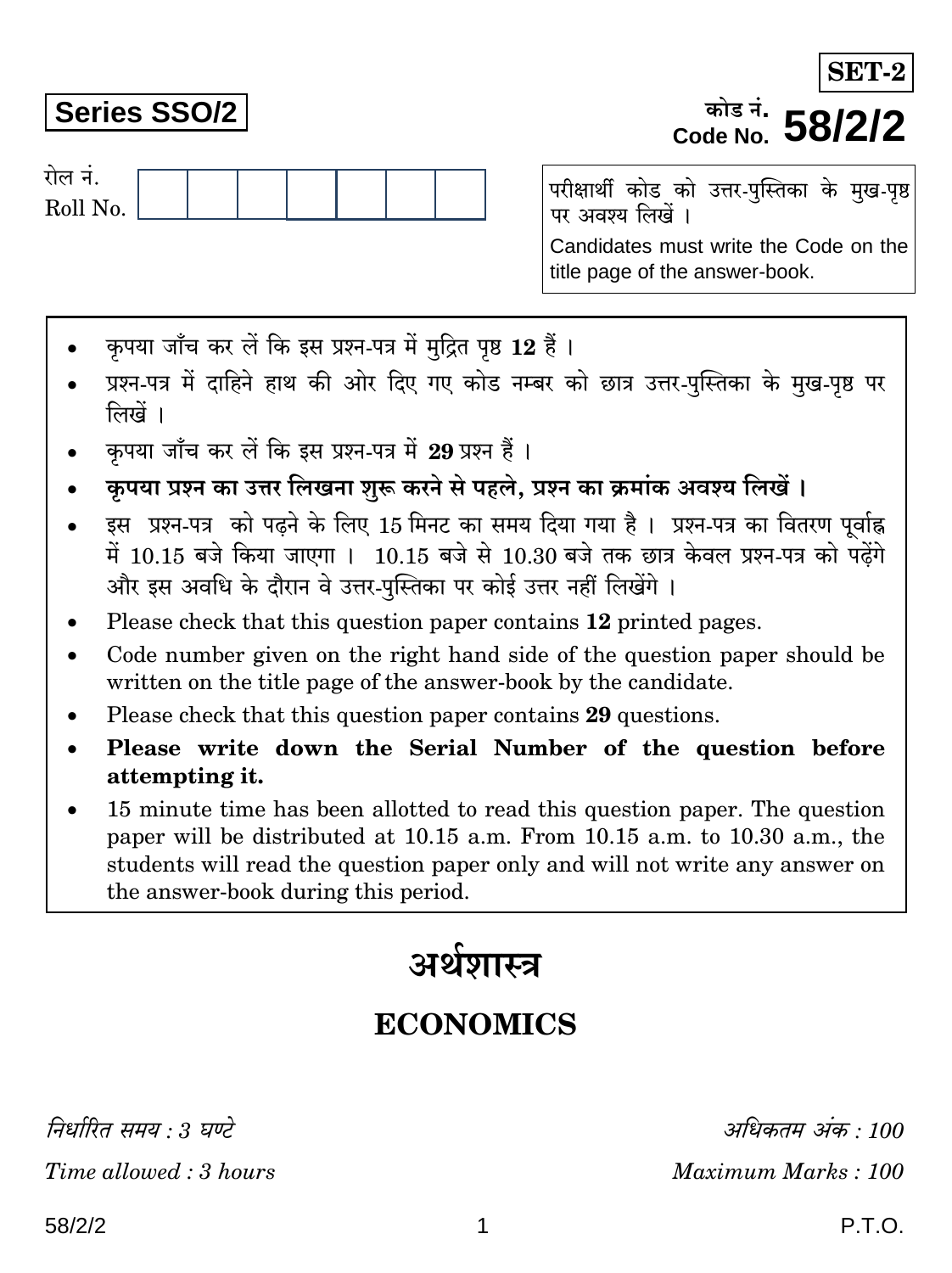### सामान्य निर्देश:

- दोनों खण्डों के **सभी** प्रश्न अनिवार्य हैं ।  $(i)$
- प्रत्येक प्रश्न के निर्धारित अंक उसके सामने दिए गए हैं ।  $(ii)$
- प्रश्न संख्या 1 3 तथा 15 19 अति लघूत्तरात्मक प्रश्न हैं. जिनमें प्रत्येक का 1 अंक है ।  $(iii)$ इनका प्रत्येक का उत्तर **एक वाक्य** में ही अपेक्षित है ।
- प्रश्न संख्या 4 8 और 20 22 लघुत्तरात्मक प्रश्न हैं, जिनमें प्रत्येक के 3 अंक हैं ।  $(iv)$ प्रत्येक का उत्तर सामान्यतः 60 शब्दों से अधिक नहीं होना चाहिए ।
- प्रश्न संख्या 9 10 और 23 25 भी लघूत्तरात्मक प्रश्न हैं, जिनमें प्रत्येक के 4 अंक हैं ।  $(v)$ प्रत्येक का उत्तर सामान्यतः 70 शब्दों से अधिक नहीं होना चाहिए ।
- प्रश्न संख्या 11 14 और 26 29 दीर्घ उत्तरात्मक प्रश्न हैं, जिनमें प्रत्येक के 6 अंक  $(vi)$ हैं । प्रत्येक का उत्तर सामान्यतः 100 शब्दों से अधिक नहीं होना चाहिए ।
- उत्तर संक्षिप्त तथा तथ्यात्मक होने चाहिए तथा यथासंभव ऊपर दी गई शब्द सीमा के अंतर्गत  $(iii)$ ही दिए जाने चाहिए ।

#### **General Instructions:**

- $(i)$ **All** questions in both the sections are compulsory.
- $(ii)$ Marks for questions are indicated against each question.
- $(iii)$ Questions No.  $1-3$  and  $15-19$  are very short-answer questions carrying 1 mark each. They are required to be answered in **one sentence** each.
- $(iv)$ Questions No.  $4-8$  and  $20-22$  are short-answer questions carrying 3 marks each. Answers to them should normally not exceed 60 words each.
- Questions No.  $9 10$  and  $23 25$  are also short-answer questions  $(v)$ carrying 4 marks each. Answers to them should normally not exceed **70** words each.
- $(vi)$ Questions No.  $11 - 14$  and  $26 - 29$  are long-answer questions carrying 6 marks each. Answers to them should normally not exceed 100 words each.
- Answers should be brief and to the point and the above word limits  $(vii)$ should be adhered to as far as possible.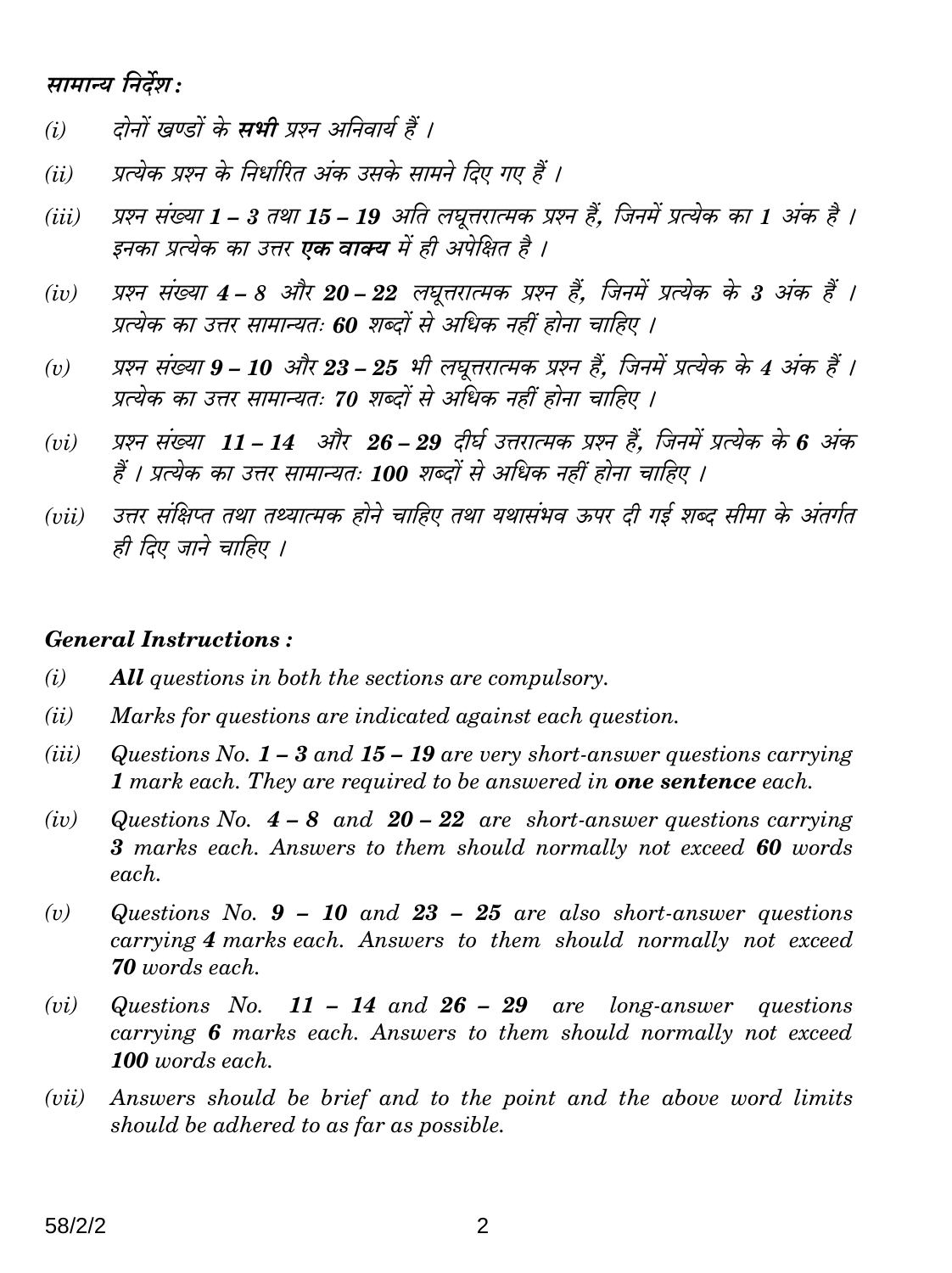#### खण्ड अ

#### **SECTION A**

- एक उपभोक्ता केवल दो वस्तुओं का उपभोग करता है। यदि दोनों में एक वस्तु की कीमत 1. गिरती है. तो अनधिमान वक्र : (सही विकल्प चनिए)
	- (अ) ऊपर की ओर खिसकता है
	- (ब) नीचे की ओर खिसकता है
	- (स) ऊपर और नीचे दोनों ओर खिसक सकता है
	- (द) नहीं खिसकता है

A consumer consumes only two goods. If price of one of the goods falls, the indifference curve: (Choose the correct alternative)

- Shifts upwards  $(a)$
- Shifts downwards  $(h)$
- Can shift both upwards or downwards  $(c)$
- Does not shift  $(h)$
- एकदिष्ट अधिमान से क्या अभिप्राय है ?  $2.$ What are monotonic preferences?
- यदि वस्तु Y की कीमत में वृद्धि से वस्तु X की माँग बढ़ती है, तो दोनों वस्तुओं के बीच यह 3. सम्बन्ध है : (सही विकल्प चुनिए)
	- (अ) प्रतिस्थापी
	- (ब) पूरक
	- (स) सम्बन्धित नहीं
	- (द) एक साथ माँग की जाने वाली

If with the rise in price of good Y, demand for good X rises, the two goods are: (Choose the correct alternative)

- $(a)$ Substitutes
- (b) Complements
- Not related  $\epsilon$
- $(d)$ Jointly demanded

 $\mathcal{I}_{\mathcal{L}}$ 

 $\mathcal{I}_{\mathcal{L}}$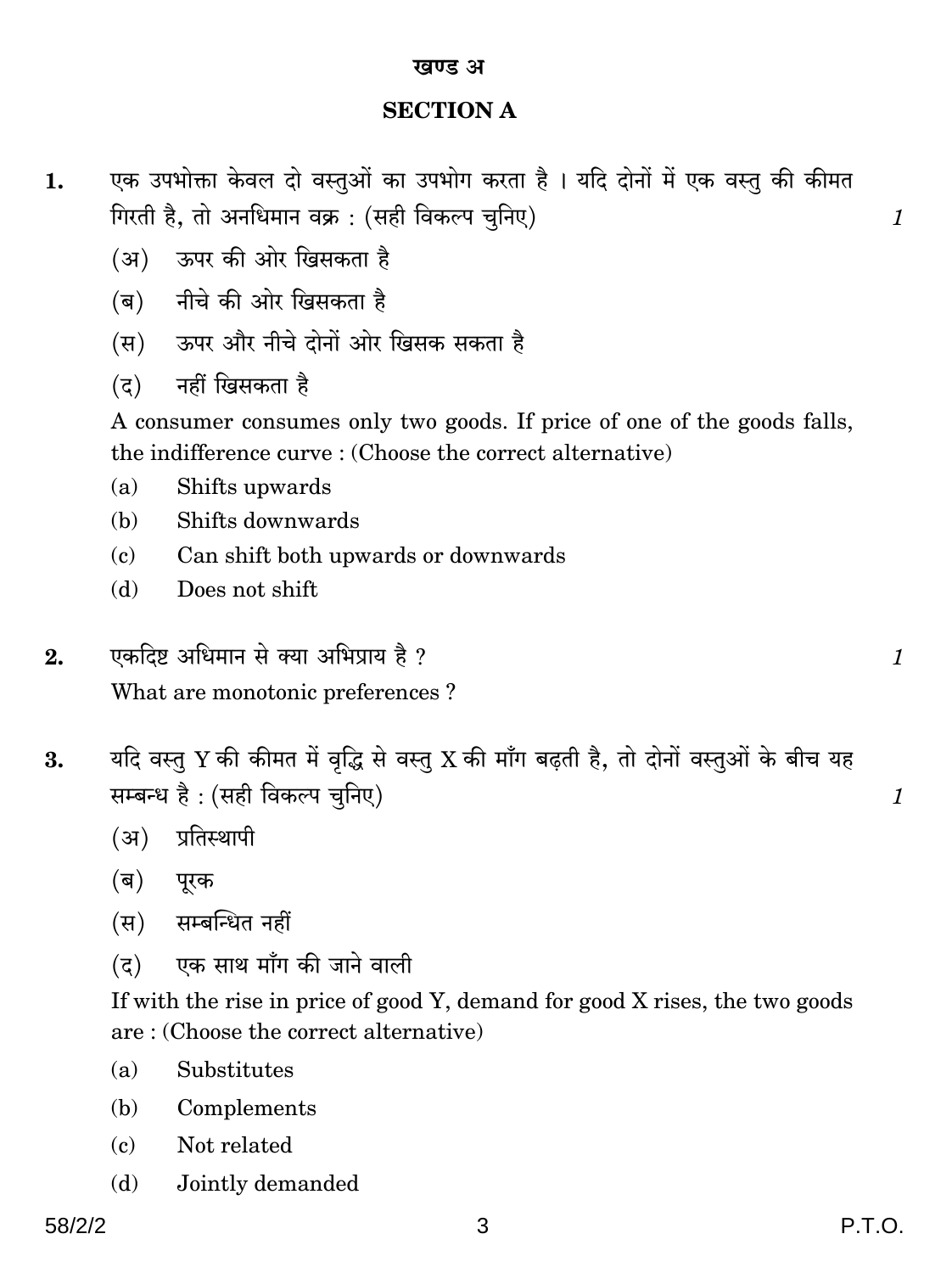पूर्ति की कीमत लोच के माप के साथ जुड़े धन-चिह्न (plus sign) की तुलना में माँग की 4. कीमत लोच के माप के साथ ऋण-चिह्न (minus sign) क्यों जड़ा होता है ? समझाइए ।

Why is minus sign attached to the measure of price elasticity of demand of a normal good in comparison to the plus sign attached to the measure of price elasticity of supply? Explain.

कारण बताते हए, निम्नलिखित तालिका पर आधारित उत्पादन संभावना वक्र के आकार पर 5. टिप्पणी कीजिए ·

| वस्तु $X$ (इकाई) | वस्तु Y (इकाई) |
|------------------|----------------|
|                  | 20             |
|                  | 18             |
| 2                | 14             |
| 3                |                |
|                  |                |

Giving reason, comment on the shape of Production Possibilities Curve based on the following table :

| Good X (units) | Good Y (units) |
|----------------|----------------|
|                | 20             |
|                | 18             |
| 2              | 14             |
| З              |                |
|                |                |

'सर्व शिक्षा अभियान' का भारतीय अर्थव्यवस्था के उत्पादन संभावना वक्र पर क्या प्रभाव 6. पड़ेगा और क्यों ?

#### अथवा

भारत में बड़े स्तर पर विदेशी पूँजी के आने से उत्पादन संभावना वक्र पर क्या प्रभाव पड़ने की संभावना है और क्यों ?

4

 $\mathfrak{Z}$ 

 $\mathfrak{Z}$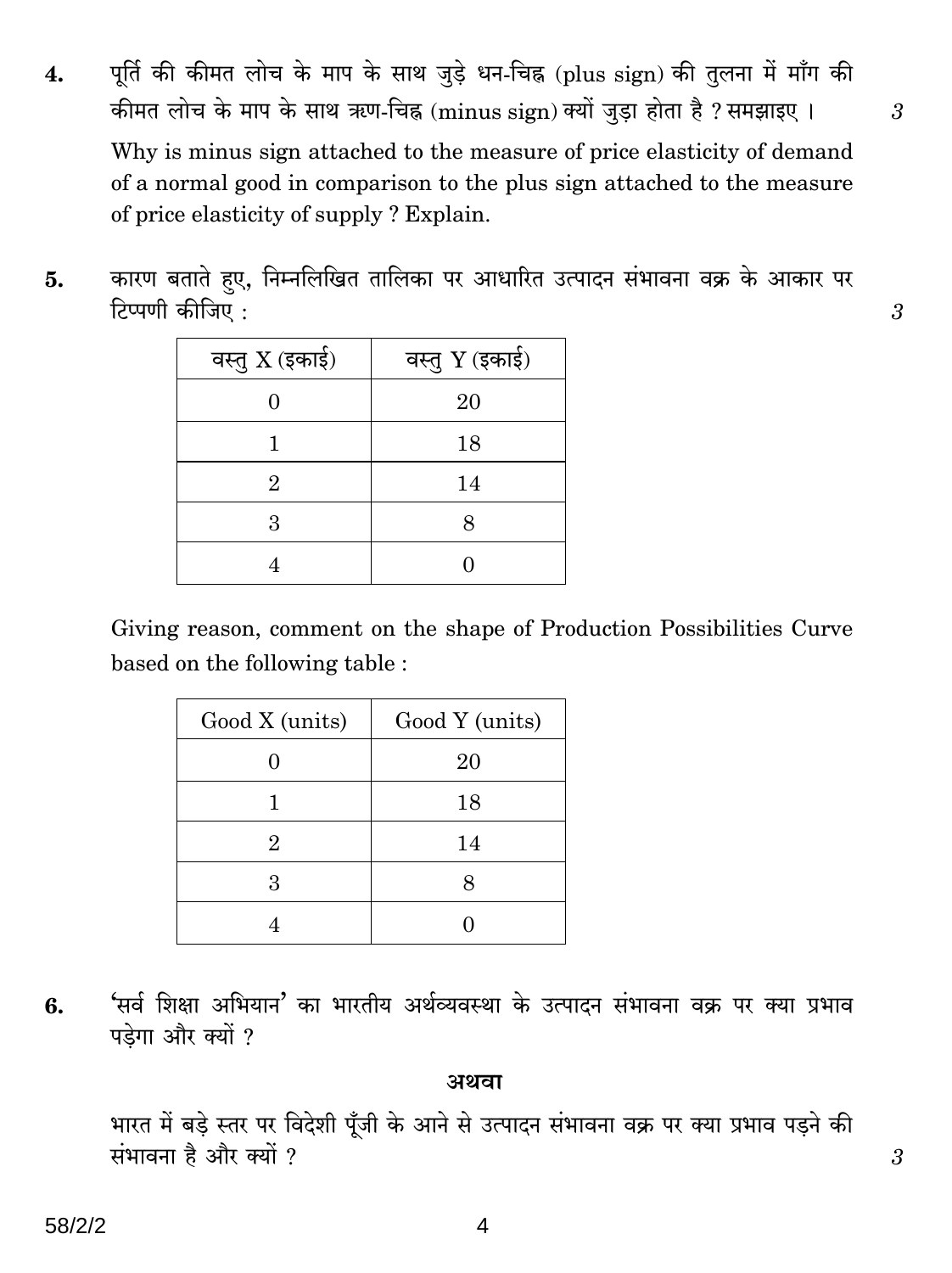What will be the impact of "Education for All campaign" (Sarv Shiksha Abhiyan) on the Production Possibilities Curve of the Indian economy and why?

#### **OR**

What will likely be the impact of large scale inflow of foreign capital in India on Production Possibilities Curve and why?

अधिकतम कीमत निर्धारण से क्या अभिप्राय है ? सामान्यतः इसे किस प्रकार की वस्तुओं पर 7. लगाया जाता है ? रेखाचित्र का उपयोग कीजिए ।

What is maximum price ceiling? On what type of goods is it normally imposed? Use diagram.

निम्नलिखित प्रश्न केवल दृष्टिहीन परीक्षार्थियों के लिए प्रश्न संख्या 7 के स्थान पर है । नोट :

The following question is for the **Blind Candidates** only in lieu of  $Note:$ Q. No. 7.

अधिकतम कीमत निर्धारण और न्युनतम कीमत निर्धारण के बीच अंतर समझाइए । Explain the difference between maximum price ceiling and minimum price ceiling.

- एकाधिकारात्मक प्रतियोगिता में 'उत्पाद विभेद' विशेषता का महत्त्व समझाइए । 8.  $\mathcal{S}$ Explain the significance of the feature 'product differentiation' in monopolistic competition.
- आपूर्ति से क्या अभिप्राय है ? तकनीकी प्रगति का एक वस्तु की आपूर्ति पर पड़ने वाला 9. प्रभाव समझाइए ।

#### अथवा

'पूर्ति में परिवर्तन' से क्या अभिप्राय है ? एक वस्तु पर कर लगाने का उसकी पूर्ति पर पड़ने वाला प्रभाव समझाइए।

What is supply? Explain the effect of technological progress on supply of a good.

### OR.

What is 'change in supply'? Explain the effect of tax imposed on a good on the supply of the good.

P.T.O.

 $\overline{4}$ 

3

 $\mathcal{S}$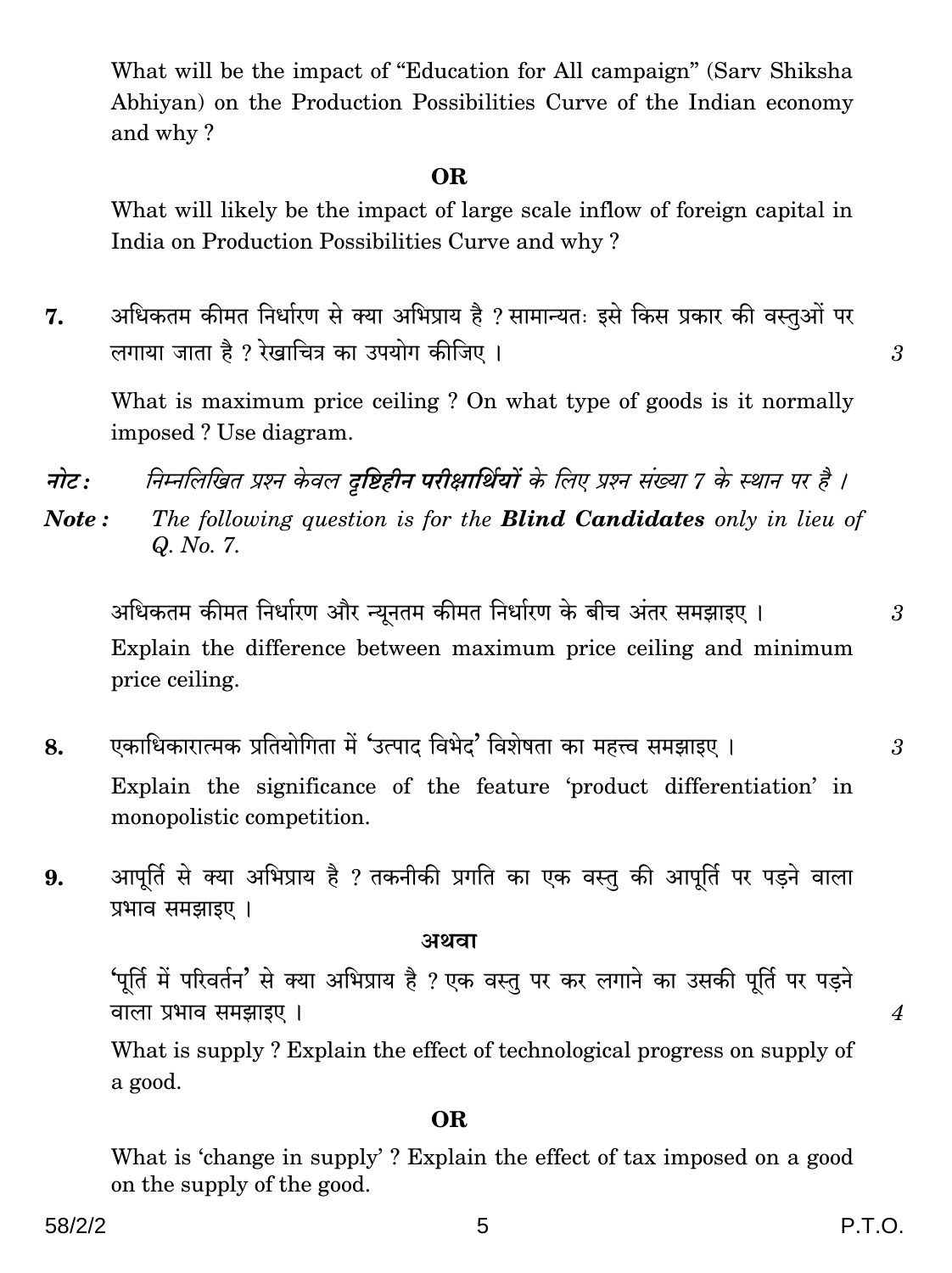- एक उपभोक्ता एक वस्तु पर, जिसकी कीमत ₹ 5 प्रति इकाई है, ₹ 200 व्यय करता है। 10. जब कीमत 20 प्रतिशत गिर जाती है, तो भी वह ₹ 200 ही व्यय करता है। प्रतिशत विधि द्वारा माँग की कीमत लोच ज्ञात कीजिए । A consumer spends  $\overline{\tau}$  200 on a good priced at  $\overline{\tau}$  5 per unit. When the price falls by 20 percent, he continues to spend  $\overline{\tau}$  200. Find the price elasticity of demand by percentage method.
- एक वस्तु का बाज़ार संतुलन में है। वस्तु की आपूर्ति में 'कमी' आती है। इस परिवर्तन के 11. कारण होने वाले प्रभावों की शृंखला समझाइए।

Market for a good is in equilibrium. Supply of the good 'decreases'. Explain the chain of effects of this change.

- एक उत्पादक की संतुलन की शर्तों के पीछे तर्काधार समझाइए । 12. Explain the rationale behind the conditions of equilibrium of a producer.
- परिवर्ती अनुपातों के नियम के कुल उत्पादन के संदर्भ में विभिन्न चरण बताइए । प्रत्येक चरण 13. के पीछे कारण भी दीजिए। रेखाचित्र का प्रयोग कीजिए। What are the different phases in the Law of Variable Proportions in terms of Total Product? Give reasons behind each phase. Use diagram.
- निम्नलिखित प्रश्न केवल दृष्टिहीन परीक्षार्थियों के लिए प्रश्न संख्या 13 के स्थान पर है । नोट:
- Note: The following question is for the **Blind Candidates** only in lieu of Q. No. 13.

एक संख्यात्मक उदाहरण की सहायता से परिवर्ती अनुपातों के नियम के कुल उत्पादन के संदर्भ में विभिन्न चरण बताइए। प्रत्येक चरण के पीछे कारण भी दीजिए।

State, on the basis of numerical example, the different phases in the Law of Variable Proportions in terms of Total Product. Give reasons behind each phase.

एक उपभोक्ता केवल दो वस्तुओं का उपभोग करता है, प्रत्येक की कीमत एक रुपया प्रति 14. इकाई है। यदि उपभोक्ता दोनों वस्तुओं का ऐसा संयोग चुनता है जिसकी सीमांत प्रतिस्थापन दर 2 है, तो क्या उपभोक्ता संतुलन में है ? कारण दीजिए । समझाइए ऐसी स्थिति में एक विवेकी उपभोक्ता क्या करेगा ।

अथवा

6

6

 $\overline{4}$ 

6

6

6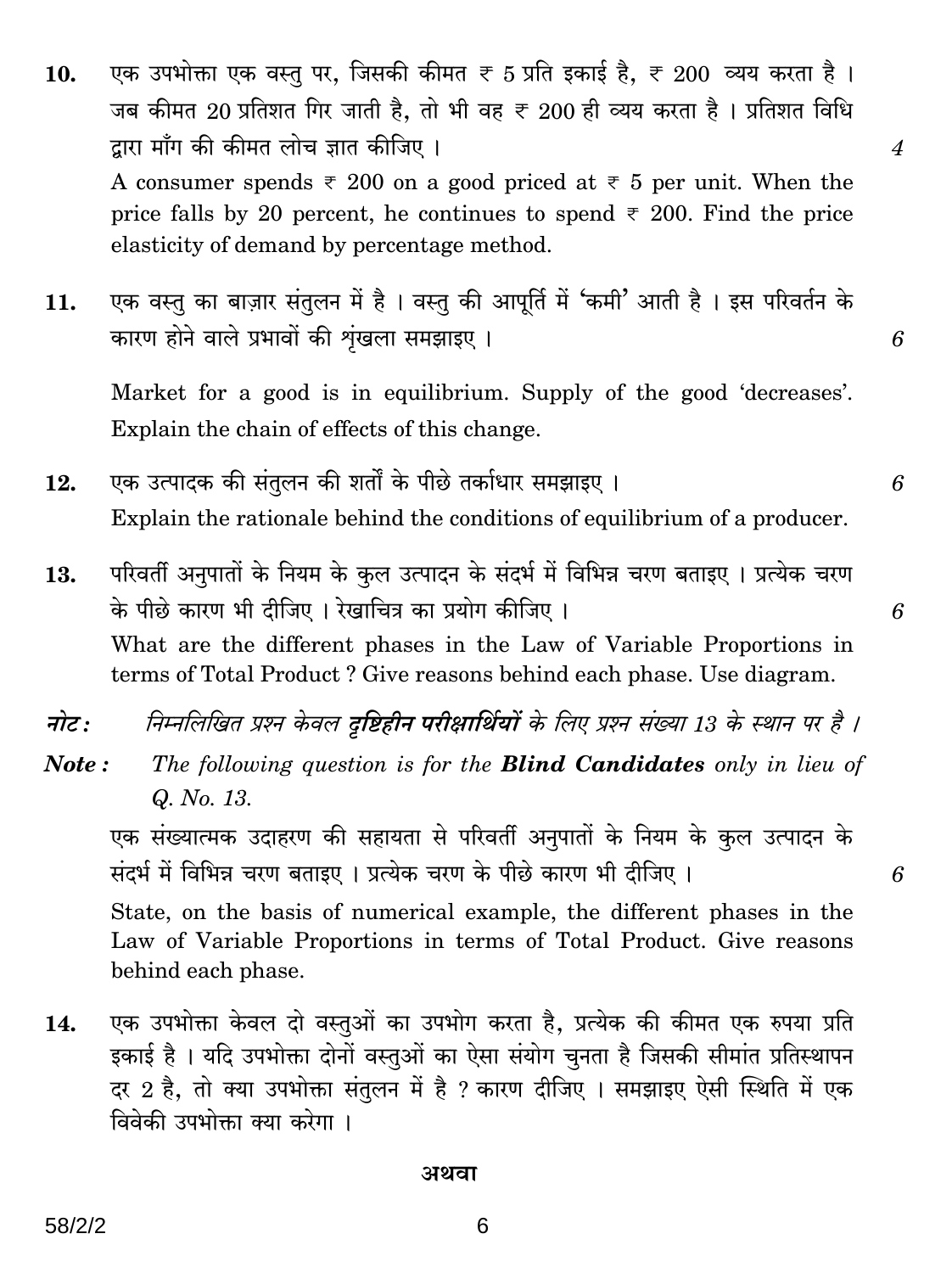एक उपभोक्ता केवल दो वस्तुओं X और Y का उपभोग करता है, जिनकी कीमतें क्रमश:  $\overline{\tau}$  2 और  $\overline{\tau}$  1 प्रति इकाई हैं । यदि उपभोक्ता दोनों वस्तुओं का ऐसा संयोग चनता है जिसमें X की सीमांत उपयोगिता 4 और Y की भी 4 है, तो क्या उपभोक्ता संतुलन में है ? कारण दीजिए । समझाइए ऐसी स्थिति में एक विवेकी उपभोक्ता क्या करेगा । सीमांत उपयोगिता विश्लेषण का उपयोग कीजिए ।

A consumer consumes only two goods, each priced at Rupee one per unit. If the consumer chooses a combination of the two goods with Marginal Rate of Substitution equal to 2, is the consumer in equilibrium? Give reasons. Explain what will a rational consumer do in this situation.

#### OR.

A consumer consumes only two goods X and Y whose prices are  $\overline{\tau}$  2 and  $\overline{\tau}$  1 per unit respectively. If the consumer chooses a combination of the two goods with marginal utility of X being 4 and that of Y also being 4, is the consumer in equilibrium? Give reasons. Explain what will a rational consumer do in this situation. Use Marginal Utility Analysis.

#### खण्ड ब **SECTION B**

- सरकारी बजट में प्राथमिक घाटा इसके बराबर है : (सही विकल्प चुनिए) 15.
	- (अ) ब्याज भुगतान
	- (ब) ब्याज भुगतान उधार
	- (स) उधार ब्याज भूगतान
	- उपर्युक्त में से कोई नहीं  $(5)$

Primary deficit in a government budget equals : (Choose the correct alternative)

- $(a)$ Interest payments
- Interest payments less borrowings (b)
- $\epsilon$ Borrowings less interest payments
- None of the above (d)

 $\mathcal I$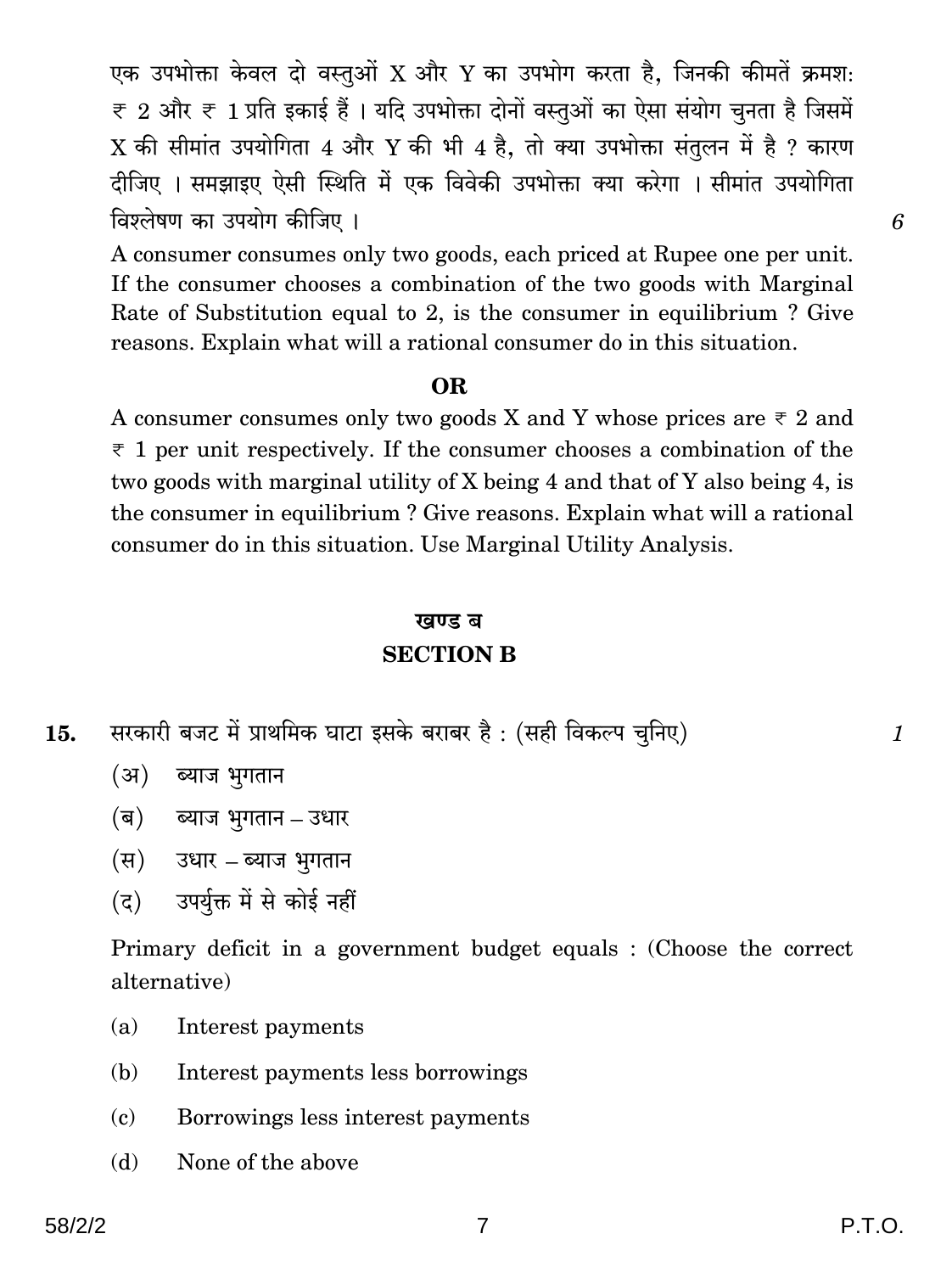'समग्र माँग' के कोई दो घटक बताइए। 16. Name any two components of 'aggregate demand'.

यदि सीमांत उपभोग प्रवृत्ति = 0, गुणंक का मूल्य यह होगा : (सही विकल्प चुनिए) 17.

- $(3)$  $\mathbf{0}$
- (ब)  $\mathbf{1}$
- 0 और 1 के बीच  $(\overline{H})$
- $(5)$ अनन्त

If  $MPC = 0$ , the value of multiplier is: (Choose the correct alternative)

- $(a)$  $\theta$
- (b)  $\mathbf{1}$
- Between 0 and 1  $(c)$
- $(d)$ Infinity
- अन्य बातें पूर्ववत रहने पर जब विदेशी मुद्रा सस्ती होती है, तो राष्टीय आय पर यह प्रभाव 18. पड़ने की संभावना है : (सही विकल्प चुनिए)
	- $(3)$ सकारात्मक
	- (ब) नकारात्मक
	- (स) सकारात्मक व नकारात्मक दोनों
	- (द) कोई प्रभाव नहीं

Other things remaining the same, when foreign currency becomes cheaper, the effect on national income is likely to be: (Choose the correct alternative)

- Positive  $(a)$
- (b) Negative
- Positive and negative both  $(c)$
- (d) No effect

 $\mathcal{I}_{\mathcal{L}}$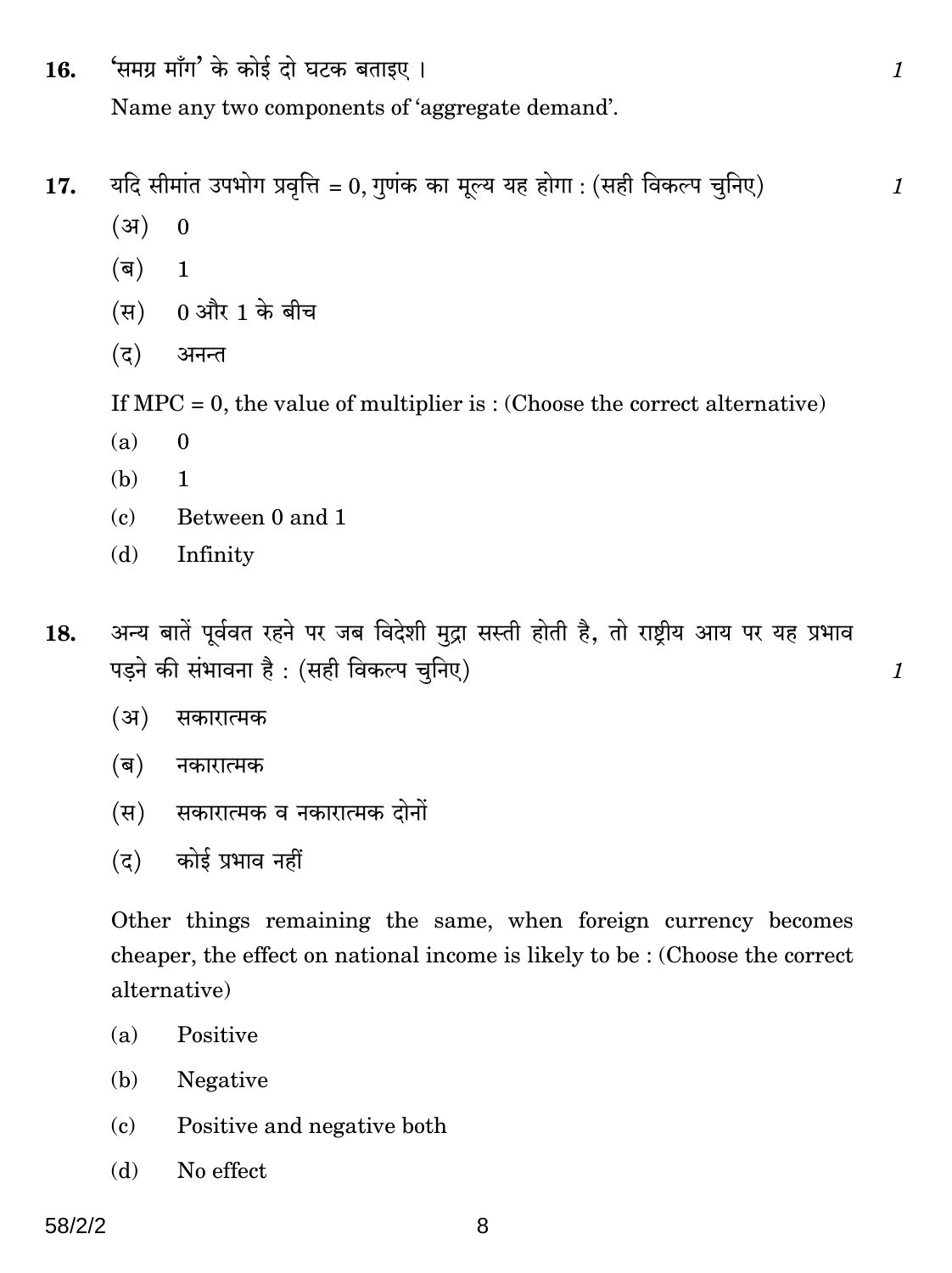- इनमें से कौन-सा राजस्व व्यय है ? 19.
	- (अ) शेयर खरीदना
	- (ब) उधार देना
	- (स) आर्थिक सहायता
	- (द) भूमि अधिग्रहण पर व्यय

Which one of these is a revenue expenditure?

- Purchase of shares  $(a)$
- $(h)$ Loans advanced
- **Subsidies**  $\mathbf{c}$
- Expenditure on acquisition of land  $(d)$
- कारण बताते हुए समझाइए कि भुगतान संतुलन लेखा में विदेशों को दिया गया दान कहाँ दर्ज 20. किया जाता है।

Giving reasons explain where charity to foreign countries is recorded in the Balance of Payments Accounts.

- यदि वास्तविक सकल देशीय उत्पाद ₹ 200 हो और मौद्रिक सकल देशीय उत्पाद ₹ 210 21. हो, तो कीमत सूचकांक (आधार = 100) का परिकलन कीजिए।  $\mathcal{S}$ If the Real Gross Domestic Product is  $\overline{x}$  200 and the Nominal Gross Domestic Product is  $\overline{\tau}$  210, calculate the Price Index (base = 100).
- भुगतान संतुलन लेखा में स्वायत्त (स्वंतत्र) लेनदेन और समायोजन हेतु लेनदेन के अर्थ 22. बताइए।

अथवा

भगतान संतुलन लेखा में 'व्यापार संतुलन' और 'चालु खाता संतुलन' के अर्थ बताइए । Give the meanings of 'autonomous' transactions and 'accommodating' transactions in the Balance of Payments Accounts.

#### **OR**

Give the meanings of Balance of Trade and Balance on Current Account of Balance of Payments Accounts.

 $\mathcal{S}$ 

 $\mathcal{I}_{\mathcal{L}}$ 

 $\mathcal{S}$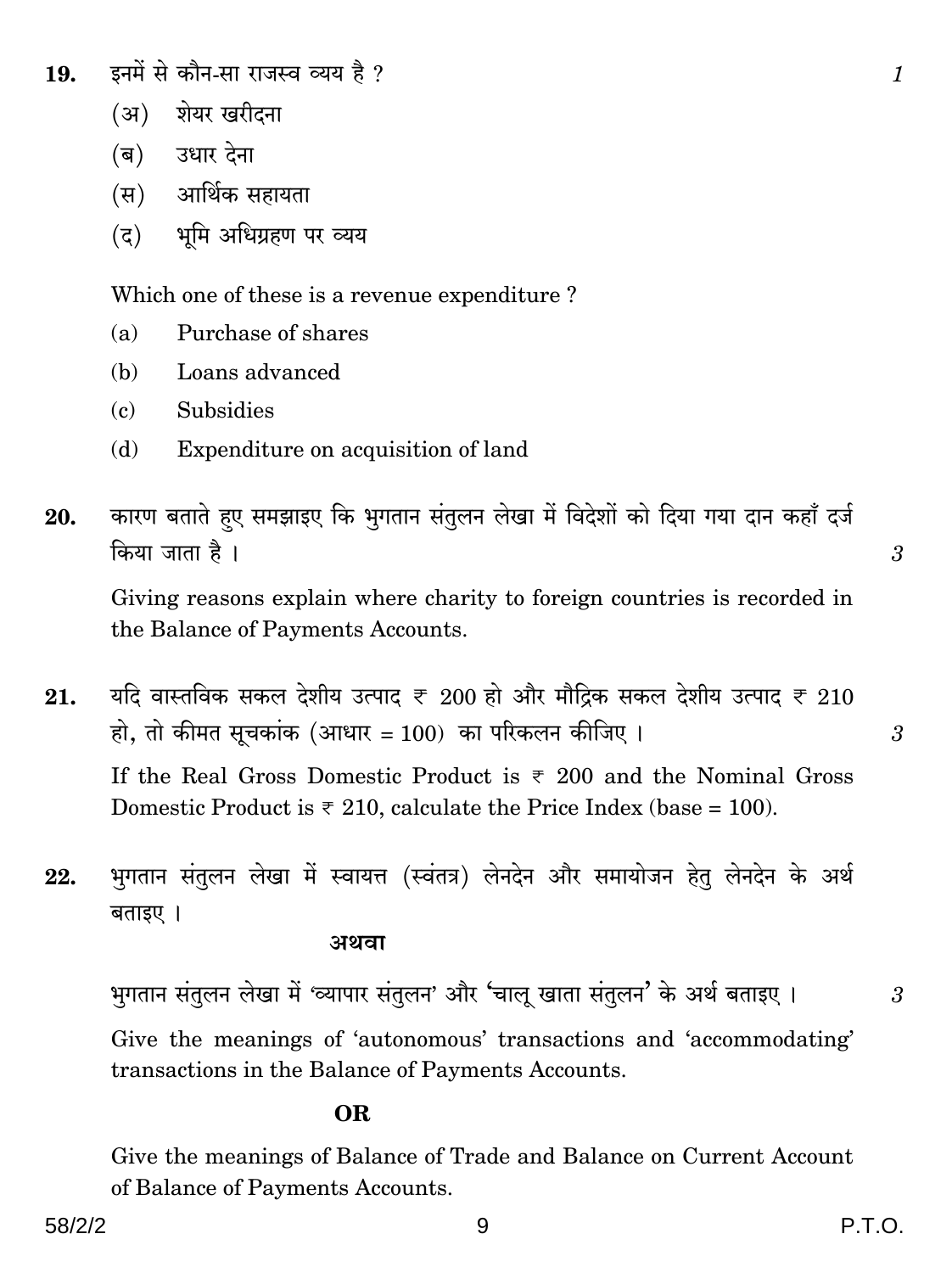एक अर्थव्यवस्था संतुलन में है। निम्नलिखित से निवेश व्यय ज्ञात कीजिए : 23.

> राष्टीय आय =  $750$ स्वायत्त उपभोग $= 200$ सीमांत बचत प्रवृत्ति =  $0.4$

An economy is in equilibrium. Find the Investment Expenditure from the following:

National Income  $= 750$ Autonomous Consumption =  $200$ Marginal Propensity to Save =  $0.4$ 

केन्द्रीय बैंक का 'सरकार का बैंक' कार्य समझाइए। 24.

#### अथवा

केन्टीय बैंक का 'बैंकों का बैंक' कार्य समझाइए ।

Explain 'Government's Bank' function of the central bank.

#### OR.

Explain 'Bankers' Bank' function of the central bank.

हम ऐसा क्यों कहते हैं कि वाणिज्य बैंक मुद्रा का सृजन करते हैं जबकि हम यह भी कहते हैं 25. कि करेंसी जारी करने का एकमात्र अधिकार केन्द्रीय बैंक को है ? समझाइए । वाणिज्य बैकों द्वारा मुद्रा सृजन का राष्ट्रीय आय पर क्या प्रभाव पड़ने की संभावना है ?

Why do we say that commercial banks create money while we also say that the central bank has the sole right to issue currency? Explain. What is the likely impact of money creation by the commercial banks on national income?

स्फीतिकारी और अपस्फीतिकारी प्रवृत्तियों से लड़ने में सरकारी बजट की भूमिका समझाइए । 26. 6 Explain the role of government budget in fighting inflationary and deflationary tendencies.

 $\overline{4}$ 

 $\boldsymbol{4}$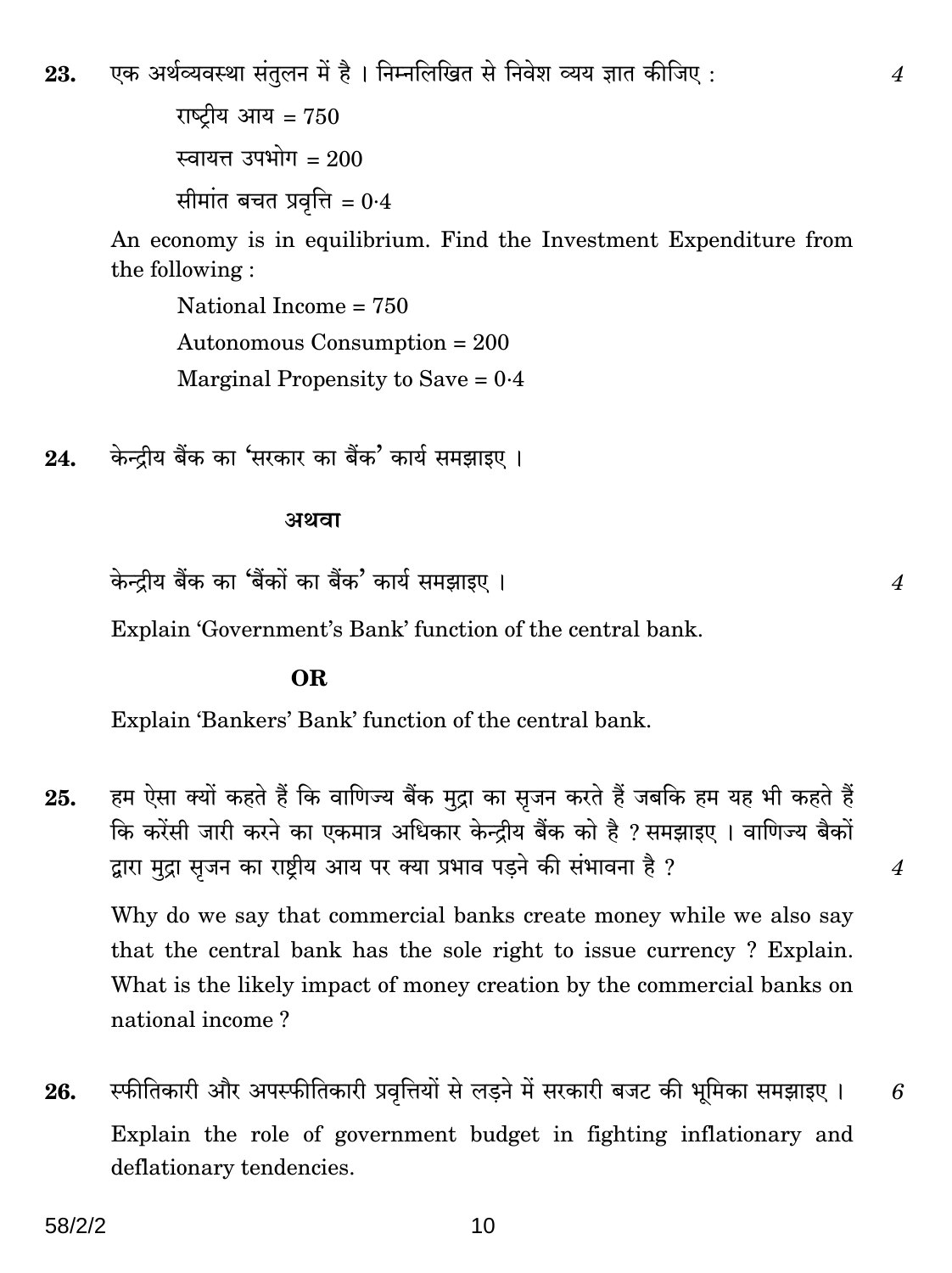- कारण बताते हुए समझाइए कि राष्ट्रीय आय का अनुमान लगाते समय निम्नलिखित के साथ 27. क्या व्यवहार किया जाना चाहिए :
	- एक फर्म द्वारा निगम कर का भुगतान  $(i)$
	- एक कारखाने द्वारा स्वयं उपयोग के लिए मशीन खरीदना  $(ii)$
	- एक चिकित्सालय द्वारा नर्सों के लिए यूनीफॉर्म खरीदना  $(iii)$

Giving reasons explain how should the following be treated in estimation of national income:

- Payment of corporate tax by a firm  $(i)$
- $(ii)$ Purchase of machinery by a factory for own use
- $(iii)$ Purchase of uniforms for nurses by a hospital
- 'स्फीतिकारी अंतर' से क्या अभिप्राय है ? आरक्षित नकदी निधि अनुपात की इस अंतर को दूर 28. करने में भूमिका समझाइए ।

#### अथवा

'अभावी माँग' से क्या अभिप्राय है ? इस अंतर को दर करने में 'मार्जिन सम्बन्धी अपेक्षाओं' की भूमिका समझाइए ।

What is 'inflationary gap'? Explain the role of Cash Reserve Ratio in removing this gap.

#### **OR**

What is 'deficient demand'? Explain the role of 'Margin Requirements' in removing this gap.

6

6